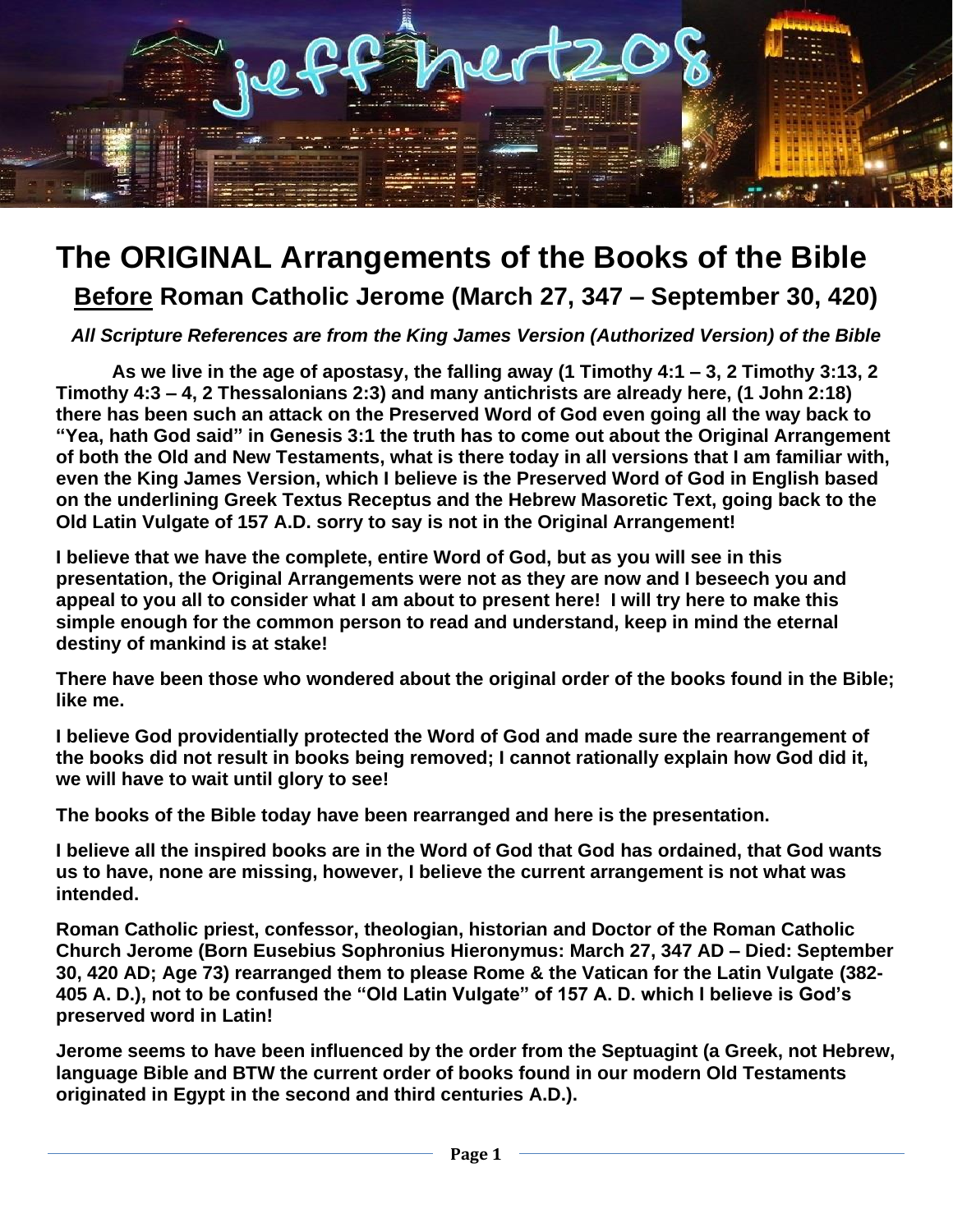**Most Bibles use Jerome's order. Let's take a look at what was stated:**

#### **Jerome's Influence**

**The man most responsible for what became our traditional Bible of sixty-six books with his "new" arrangement of the books for both the Old and New Testaments became the standard for Protestant scholars and translators. Of a truth once a tradition becomes established, it is difficult to change, however the Bible Believers in the Body of Christ NEEDS to know the TRUTH about this! Jerome knew better! Jerome had a rationale (a set of reasons or a logical basis for a course of action or a particular belief.), a** *wrong* **rationale, for making these changes! In my opinion for the benefit of the Roman Catholic Church and NOT the Real Bible Believers! But the Tradition lives on today.**

**Remember what the Lord Jesus Christ said about tradition.**

- **Matthew 15:3 But He answered and said unto them, Why do ye also transgress the commandment of God by your tradition?**
- **Mark 7:8 For laying aside the commandment of God, ye hold the tradition of men, as the washing of pots and cups: and many other such like things ye do.**
- **Mark 7:9 And He said unto them, Full well ye reject the commandment of God, that ye may keep your own tradition.**
- **Mark 7:13 Making the word of God of none effect through your tradition, which ye have delivered: and many such like things do ye.**

**Paul, the Apostle of the Gentiles had this to say** 

• **Colossians 2:8 Beware lest any man spoil you through philosophy and vain deceit, after the tradition of men, after the rudiments of the world, and not after Christ.**

**Peter, the Apostle of Israel said this:**

• **1 Peter 1:18 Forasmuch as ye know that ye were not redeemed with corruptible things, as silver and gold, from your vain conversation received by tradition from your fathers;**

**In A.D. 391 Jerome said the following from his work: Preface to Samuel and Kings: "As, then, there are twenty-two (22) elementary characters by means of which WE write in Hebrew all we say, and the compass of the human voice is contained within their limits, so we reckon twenty-two books, by which, as by the alphabet of the doctrine of God, a righteous man is instructed in tender infancy, and, as it were, while still at the breast."** 

**Jerome fully understood that the ORIGINAL Arrangement of the Hebrew Old Testament contained 22 books coinciding with the 22 letters in the Hebrew alphabet, not 39! And to this day the Jewish translations contain 22 Old Testament books. The books and arrangement or order of the books has** *never been lost***. Those who claim to believe in the Gospel, the Death, Burial and Resurrection of the Lord Jesus Christ, SALVATION IS OF THE JEWS! Paul said they were committed to the Oracles of God (Romans 3:1 – 2).**

**Even Flavius Josephus (37 AD to 100 AD), Jewish Historian, in Book 1, Section 8 of his famous work, Antiquities of the Jews, recognized "only 22 books."**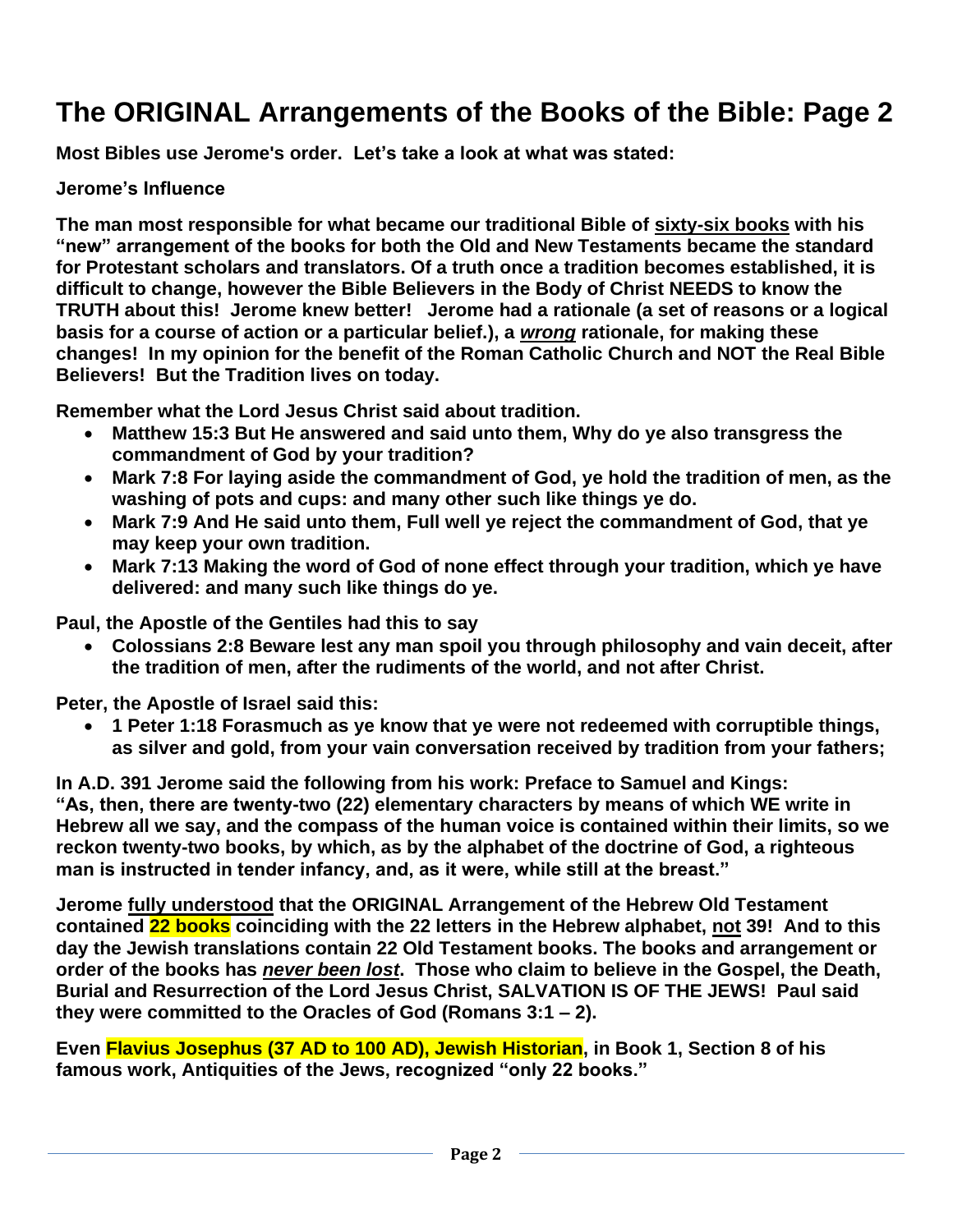**Jerome in my opinion FLAGRANTLY disobeyed God's Word with the rearranging of the Original Canon of the Old Testament AND the New Testament who in MY opinion and subject for another article, the canon WAS DONE BY John, Peter and Paul BEFORE 70 A.D. before General Titus destroyed Jerusalem and the Temple and the Jews were scattered!**

**God is not going to allow some heretic or uninspired church council in the post Apostolic Era to decide the contents of the Word of God. There is no way that heretical, uninspired men, Catholic, Orthodox, Protestant or otherwise, did the canon after the First Century. When you read about the scholars saying about the canon being done in those early centuries you are saying the canon was not completed in the last half of the First Century and the books were not arranged by the time Paul the Apostle of the Gentiles and the Apostles of Israel passed away and went home to be with the Lord. That is blasphemy!** 

**The term "Scriptures" in the Scriptures refers to inspired writings, as we see in**

• **2 Timothy 3:16 all Scripture is given by inspiration of God.**

**Paul wrote many other letters (Colossians 4:16), as did the Apostles of Israel and prophets, however NONE of them (the other letters the apostles wrote that is not in Scripture!) were God-breathed, as they were not included in the canon. Paul did write 3 letters to Corinth! (1 Corinthians 5:9)**

**Let's read on here: Concerning the New Testament, E.W. Bullinger (Ethelbert William Bullinger; December 15, 1837 – June 6, 1913) was an Anglican clergyman, Biblical scholar, and theologian.) In his Companion Bible made this bold statement:** 

**"Our English Bibles follow the order as given in the Latin Vulgate. This order, therefore, depends on the arbitrary judgment of one man, Jerome. All theories based on this order rest on human authority, and are thus without any true foundation." (E.W. Bullinger, The Companion Bible (Grand Rapids, Michigan: Zondervan Bible Publishers, 1974), page 139 (Appendix).) Dr. Bullinger has hit the nail on the head! (Patton JW. The Inspired Order of the Bible. http://jpatton.bellevue.edu/inspired.html accessed 05/19/16)**

**Now, mainly because of Jerome's involvement and production of his Latin Vulgate Bible, the Church of Rome often declares "the Church gave the world the Bible" (e.g. The Role of The Church According to the Bible. © Catholicbible101 2008 - 2010 AD.** 

**http://www.catholicbible101.com/theroleofthechurch.htm). Certain Roman Catholics also teach that since they believe their church gave Christianity the Bible all other 'Christian' churches need to come back to it (it should be noted that the Bible itself does discuss a false mother church and her daughters, Revelation 17:1 – 6).**

**So what the Church of Rome did here is deny that God preserved His Word from the Apostles until Jerome and that John, Peter and Paul did not do the canon. This is blasphemy to say that no one had the scriptures from the Apostles until Jerome did the Vulgate!**

**Those who praise and point to Jerome and the Roman Catholic Church many times overlooks this; WHERE did Jerome got his information? Based on records in Latin and other languages! Remember, there was the Old Latin Vulgate of 157 A.D., the Syrian Peshitta of 150 A.D. amongst others!**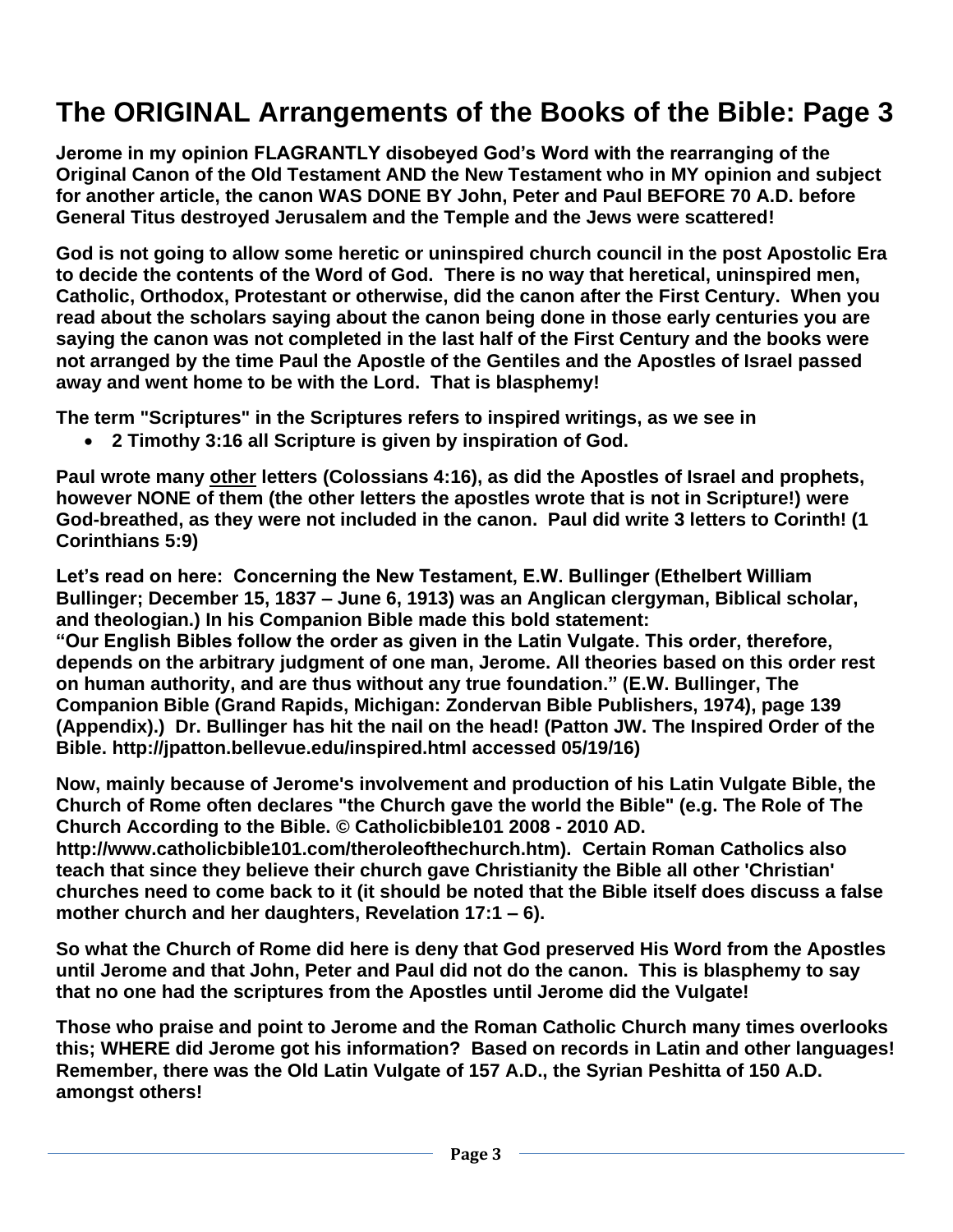**They are the Preserved Word of God in Latin and the Peshitta was in Syriac, also known as Syriac Aramaic or Classical Syriac, a dialect of Middle Aramaic. Anyone wishing to read more on this can start here from Wikipedia then continue the research; [https://en.wikipedia.org/wiki/Syriac\\_language.](https://en.wikipedia.org/wiki/Syriac_language)** 

**BTW: Starting with Jerome's Latin Vulgate, the divine Name JE-HO-VAH began to be eliminated from all Bible translations. The Vatican began a ruthless purge lasting over 1000 years of any translation that contained the Divine Name.**

**The Latin Vulgate of Jerome was copied from the Old Latin or Italia Version made in 150 AD. That Latin masterpiece was butchered by Jerome, and the last person to translate from that noble version was John Wycliffe. For translating the Bible from the Old Latin Version, and exposing the filthy habits of the monks and nuns, Saint John's bones were dug up and burned 44 years after his death!!**

**John Wycliffe–the Morning Star of the Reformation–was a professor at Oxford University.**

**While at the university he discovered a copy of the Old Latin Version.**

**Remember, the Roman Catholic Church is responsible for killing real bible believers, including the Waldensians of the 2nd Century and Anabaptists! The Eastern Orthodox Churches, "Protestant Reformers" Martin Luther, John Calvin and Ulrich Zwingli were no angels either! All 3; Roman Catholism, Eastern Orthodox and Protestants tortured and killed anyone who opposed them, especially REAL Bible believers!**

**Check these out! [https://www.christiantoday.com/article/burned-at-the-stake-racked-and-drowned-why-did](https://www.christiantoday.com/article/burned-at-the-stake-racked-and-drowned-why-did-everyone-hate-the-anabaptists/81608.htm)[everyone-hate-the-anabaptists/81608.htm](https://www.christiantoday.com/article/burned-at-the-stake-racked-and-drowned-why-did-everyone-hate-the-anabaptists/81608.htm)**

**[https://thoughtsofalivingchristian.wordpress.com/2010/11/21/the-persecution-of-anabaptism-](https://thoughtsofalivingchristian.wordpress.com/2010/11/21/the-persecution-of-anabaptism-16th-century-catholic-lutheran-and-calvinist-perspectives-2/)[16th-century-catholic-lutheran-and-calvinist-perspectives-2/](https://thoughtsofalivingchristian.wordpress.com/2010/11/21/the-persecution-of-anabaptism-16th-century-catholic-lutheran-and-calvinist-perspectives-2/)**

**Jerome's order does not change the fact that he nor his church actually came up with the books, though it took the Church of Rome many centuries to final their 'canons' of scripture- and when they did so, they added books in the Old Testament that Jerome opposed, but was essentially forced to put in his Latin Vulgate Bible.**

**Ernest Martin, a scholar who is deceased has been credited for doing a lot of research in figuring out the original order. Also Dr. Judd W. Patton had something to say about this:**

**Martin, who has done the most research, in the author's assessment, on the issue of Bible book order, is Earnest Martin. His 1994 book entitled, Restoring the Original Bible, is according to some the most systemic, documented, referenced and scholarly work on the Inspired Order of the Bible.**

**Disclaimer: I do not believe everything in their doctrines, but the historical facts are accurate!**

**While Jerome is the primary figure responsible for the Traditional arrangement of the books of the Bible, there is more to the historical story.**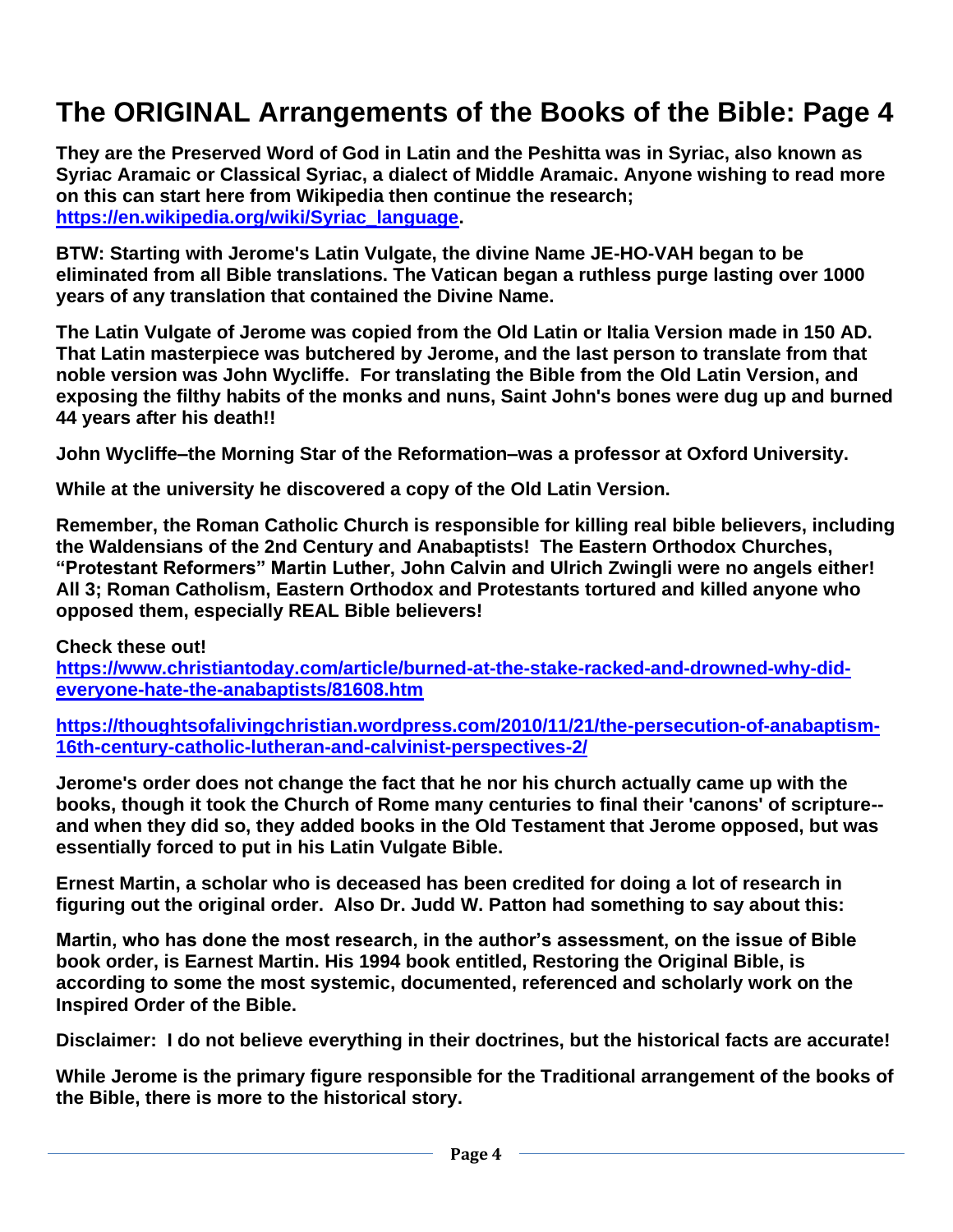**Earnest Martin details other "players" besides Jerome. Briefly, sometime in the second or third centuries A.D., the Septuagint version of the Bible, a Greek translation of the Old Testament, was put into book form by Egyptian Christians, replacing the twenty-two separate and independent scrolls of the Hebrew Bible. Simultaneously they abandoned the Hebrew order of the books or scrolls as maintained at the Temple, and rearranged the books into a more subject-oriented or topical arrangement. (Earnest Martin, Restoring the Original Bible (Ann Arbor, Michigan: ASK Publications, 1994), pp. 17-18)**

**That is, they grouped the historical books together (Genesis through Esther). Then the poetic books were placed together (Job, Psalms and Proverbs) followed by the poetic works of Solomon (Ecclesiastes and Song of Solomon). Finally, the prophetic books were grouped together (Isaiah through Malachi).**

**Check it out in your own Bibles. Perhaps some Bible students were unaware of this organizational three-part rationale for this Traditional Bible book order - historical, poetic and prophetic.** 

**Jerome was well aware of both the Hebrew Bible order and the relatively new Septuagint book order in his day (For additional proof and quotes from numerous Bible scholars, see Chapter 1 of Martin's book). He had a choice to make. What should he do for his own translation? Well, Jerome decided to use the Septuagint order in his Latin Vulgate version of the Bible. The rest is history, as the saying goes! Jerome KNEW God's command about NOT adding or taking away from God's Word! (Deuteronomy 4:2 and Revelation 22:18 – 19)**

**The point is that while Judaism did not lose the original Bible arrangement of twenty-two books, Christianity or a better word, Christendom did, primarily through the influence of the Roman Catholic theologian Jerome.** 

**Again, the Protestant translators, with few exceptions, relied on the Latin Vulgate version of Jerome in their translations and thereby the Protestant world did not use the original book order. Thank Almighty God that the King James Translators from 1604 – 1611 used first the Theodore Beza 1598 Greek Textus Receptus and then the Stephens (Born Robert Estienne, known as Stephanus (1503–1559)) 1550 Greek Textus Receptus and the Hebrew Masoretic Text (Ben Chayyim) for the translation! (Patton JW. The Inspired Order of the Bible. http://jpatton.bellevue.edu/inspired.html accessed 05/19/16)**

**Today's Bible contains 66 books. There are thirty-nine (39) books in the Old Testament and twenty-seven (27) in the New Testament. The commonly placed order is NOT original!**

**The Original Order of the Old Testament**

**The 22 books of the Original OT are divided into three groups: They are called The Law (Torah), The Prophets, and The (Holy) Writings; this last group is sometimes referred to as the Psalms as it is listed first.**

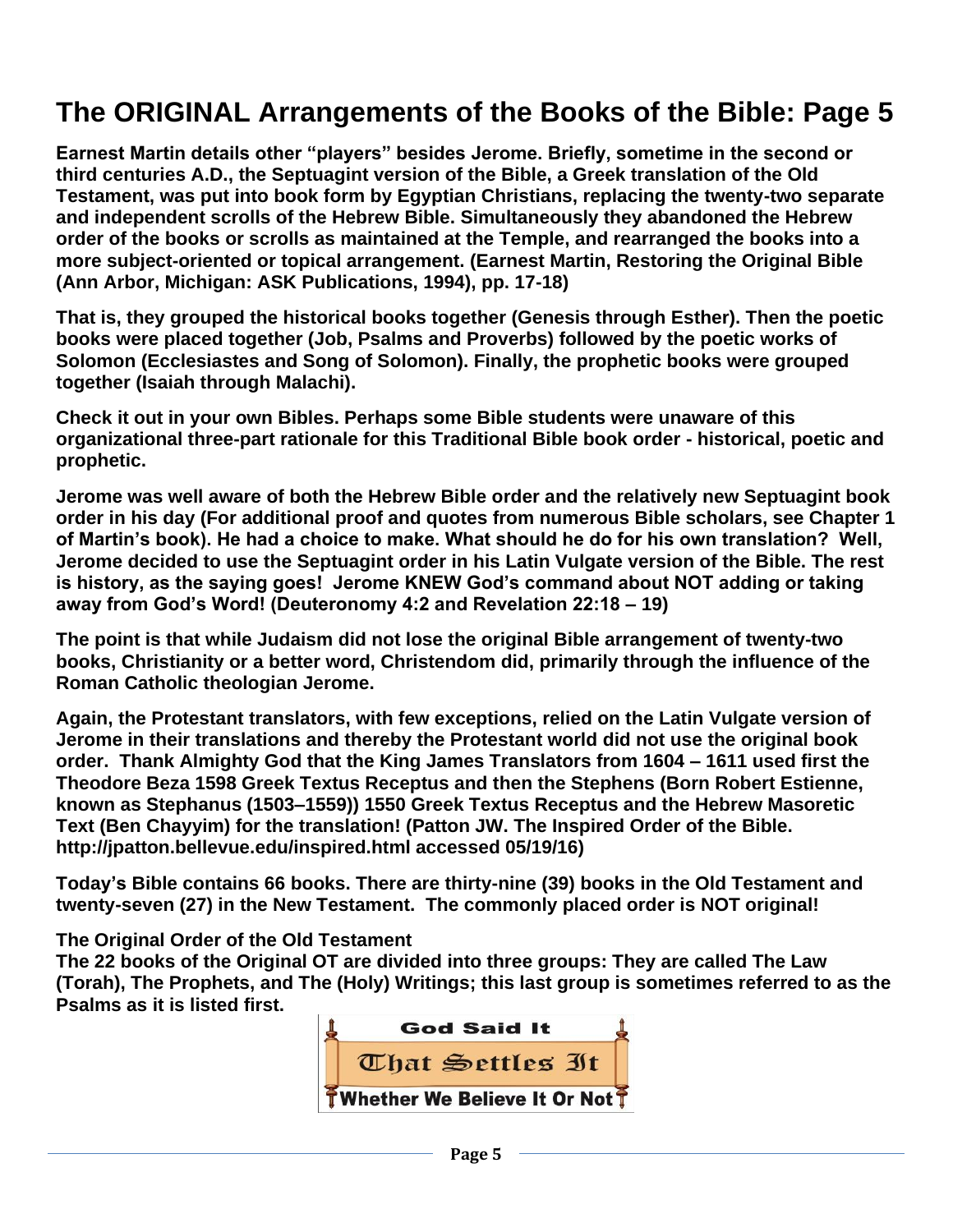**The divisions of the Old Testament Books BEFORE JEROME are as follows:**

**1. Law: The Pentateuch or Torah (Five Books of Moses) – 5 Books**

**Five books are in this group: (English Title then Hebrew)**

- **1. Genesis – Bereshith**
- **2. Exodus – Shemot**
- **3. Leviticus – Vayyiqra**
- **4. Numbers – Bemidbar**
- **5. Deuteronomy – Devarim (Yes I believe Moses WROTE HIS OWN DEATH and knew Jehovah/Elohim was going to burry him!!!!)**

**(Note: These titles are as found in our English Bibles, as adapted from the Greek Septuagint (LXX). The Hebrew titles used the first word of each book (actually a Scroll) as the name. For example, Genesis would be called Bereshith which means (In) Beginning (of). The Septuagint titles emphasized a perceived major subject. Most Jewish Bibles also use now the subject titles.)**

**2. Prophets – 6 Books**

**Six (combined) books are in this group:**

- **1. Joshua & Judges**
- **2. Samuel and Kings (Books of the Kingdom)**
- **3. Isaiah**
- **4. Jeremiah**
- **5. Ezekiel**
- **6. The Twelve (Minor Prophets) or as some say minor prophets, are as follows:**
	- **Hosea**
	- **Joel**
	- **Amos**
	- **Obadiah**
	- **Jonah**
	- **Micah**
	- **Nahum**
	- **Habakkuk**
	- **Zephaniah**
	- **Haggai**
	- **Zechariah**
	- **Malachi**

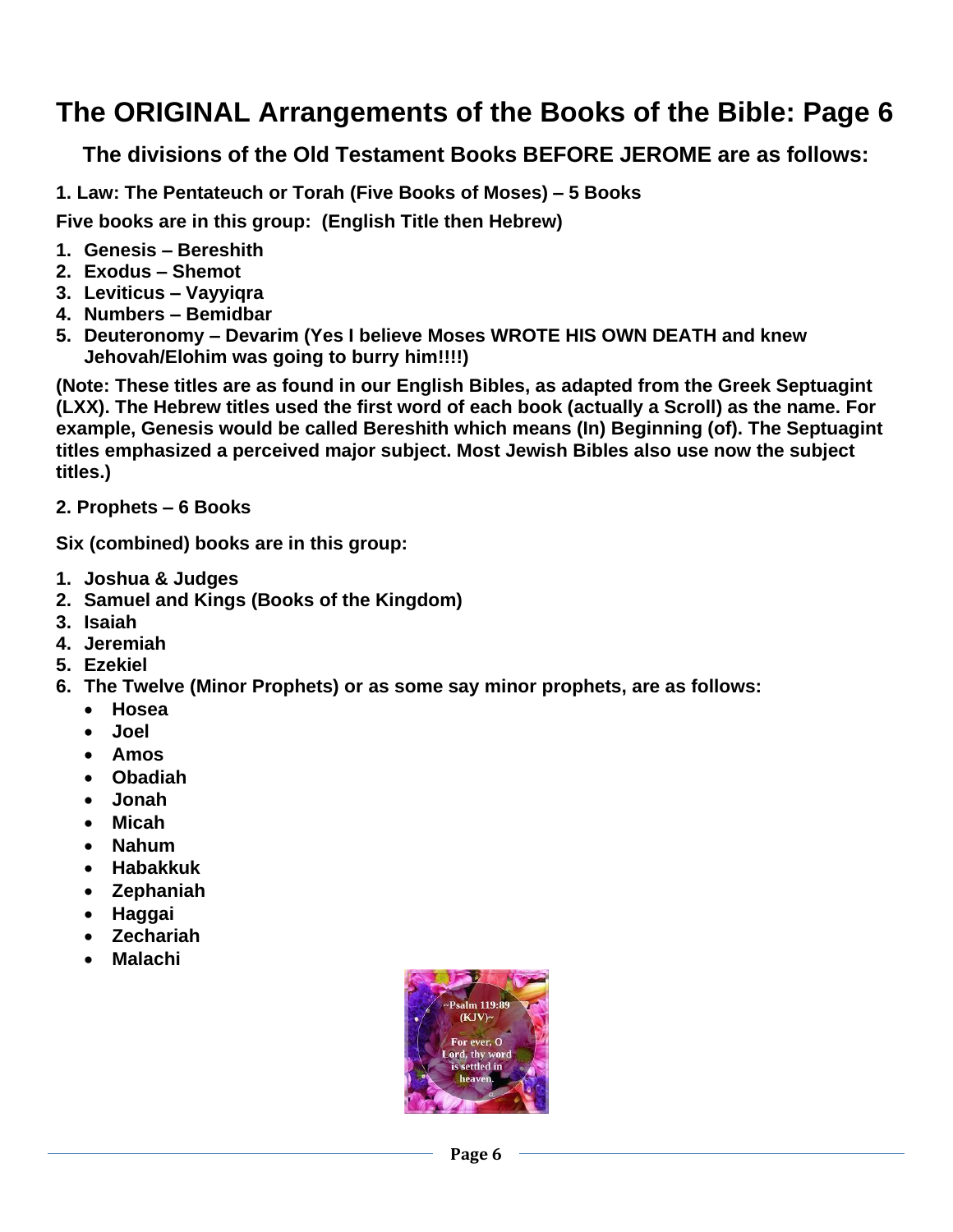**3. THE (Holy) WRITINGS – 11 Books**

**This group contained 11 books known also as the holy writings. Some have called them the 'Royal' or 'Government' group because many of the authors are royalty or of royal lineage, or high government officials.**

- **1. Psalms**
- **2. Proverbs**
- **3. Job**
- **4. Song of Songs**
- **5. Ruth**
- **6. Lamentations**
- **7. Ecclesiastes**
- **8. Esther**
- **9. Daniel**
- **10.Ezra/Nehemiah**
- **11.Chronicles (1 & 2 in the rearrangement)**

**There are those who inquire about the extra, the so-called deuterocanonical books that are in Roman and Eastern Orthodox Catholic Bibles (Protestants call them Apocrypha). They were NOT accepted in the Old Testament Canon, None of the Old Testament Books quote them, neither accepted by the Jewish scholars in Jerusalem in the Lord Jesus Christ's time, in fact the Lord Jesus Christ NEVER quoted from them and neither did the Apostles! They are not considered to be scripture. Even Jerome did not want to include them in his Latin Vulgate Bible<http://justforcatholics.org/a108.htm> .**

**The "22" books correspond to each of the 22 letters of the Hebrew alphabet.**

**The Hebrew Bible has traditionally been divided into three divisions of these 22 "books" or scrolls:**

**Torah (Law): Genesis through Deuteronomy;**

**Prophets: Joshua/Judges, Samuel/Kings, Isaiah, Jeremiah, Ezekiel, Twelve "Minor" Prophets; and**

**Writings: Psalms, Proverbs, Job, Song of Songs, Ruth, Lamentations, Ecclesiastes, Esther, Daniel, Ezra/Nehemiah, Chronicles.**

**Here is a division that the Lord Jesus Christ used:**

• **Luke 24:44 And He said unto them, These are the words which I spake unto you, while I was yet with you, that all things must be fulfilled, which were written in the law of Moses, and in the prophets, and in the psalms, concerning Me.**

16 If For God so loved the world, that he gave his only begotten Son, that whosoever believeth in him should not perish, but have everlasting life.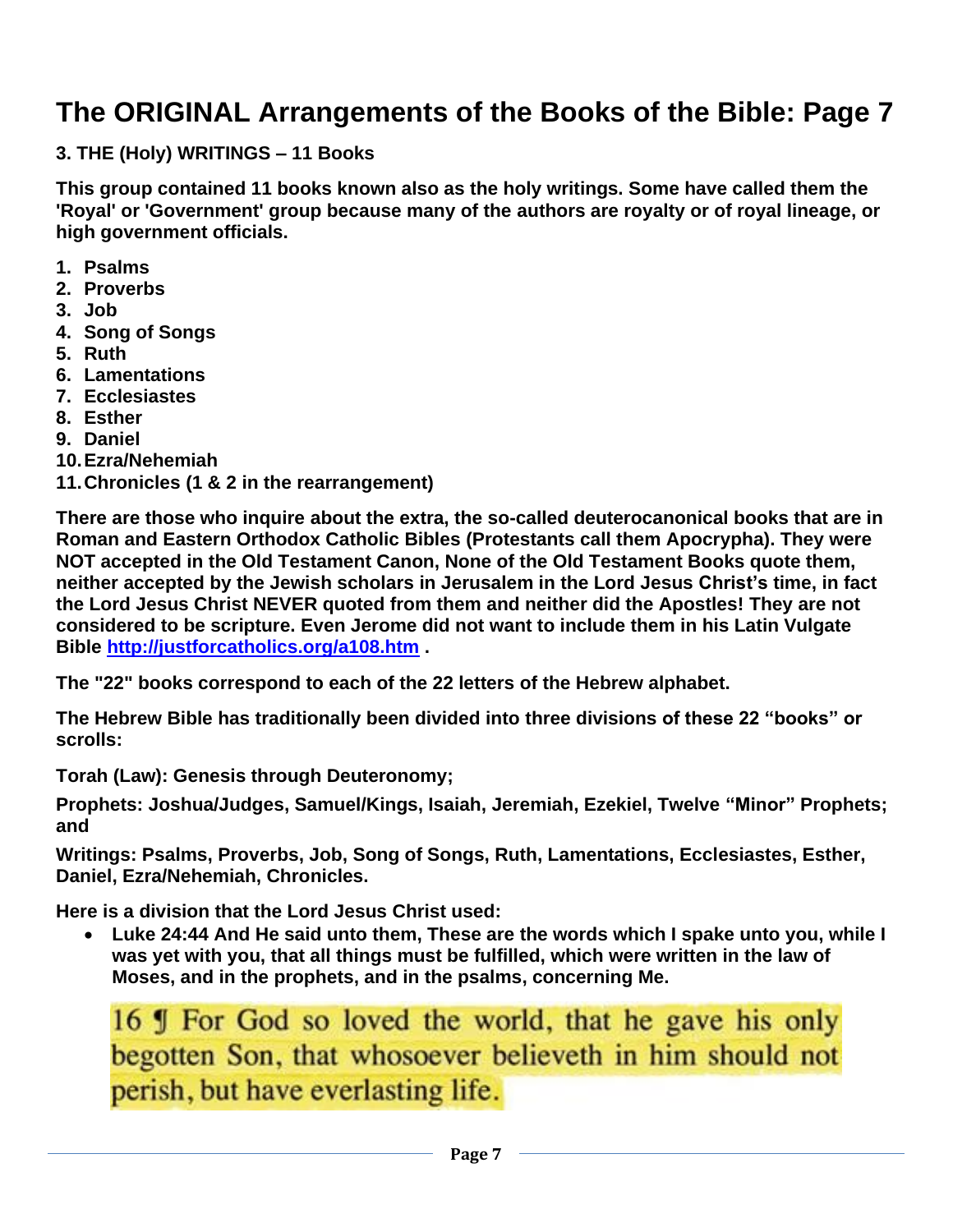### **The divisions of the New Testament Books BEFORE JEROME**

**Some claim that in the oldest complete manuscripts of the New Testament, there is a (4) fourfold division:**

#### **4 Divisions**

#### **New Testament Pentateuch (Gospels & Acts) Jewish Epistles Gentiles/Pauline Epistles Prophecy (World Holocaust – Prophetic)**

- **1) Gospels: Matthew, Mark, Luke, John; and History: Acts; (New Testament Pentateuch)**
- **2) Jewish/General Letters: James, Peter, John, Jude;**
- **3) Paul's Letters: Romans, Corinthians, Galatians, Ephesians, Philippians, Colossians, Thessalonians, Hebrews, Timothy, Titus, Philemon;**
- **4) Revelation.**

**The Slavonic Bible is still organized in this way, but the vast majority of New Testaments follow a different order (again due to Jerome).**

**Some 'experts' have speculated that the New Testament should start with John's gospel account. So, there are various opinions on the order.**

### **I believe there are 5 Divisions!**

### **The divisions of the New Testament Books BEFORE JEROME are as follows:**

#### **Shown below in 5 groupings.**

### **The ORIGINAL Arrangement as I believe God Intended!**

**5 Divisions!**

**Gospels**

**History – Acts**

**The Gospels and Acts can be grouped as "New Testament Pentateuch" Jewish Epistles (NOT "Catholic" nor "General" Epistles) Gentiles/Pauline Epistles (Hebrews Included!) – 14 Books! Prophecy (World Holocaust – Prophetic)**

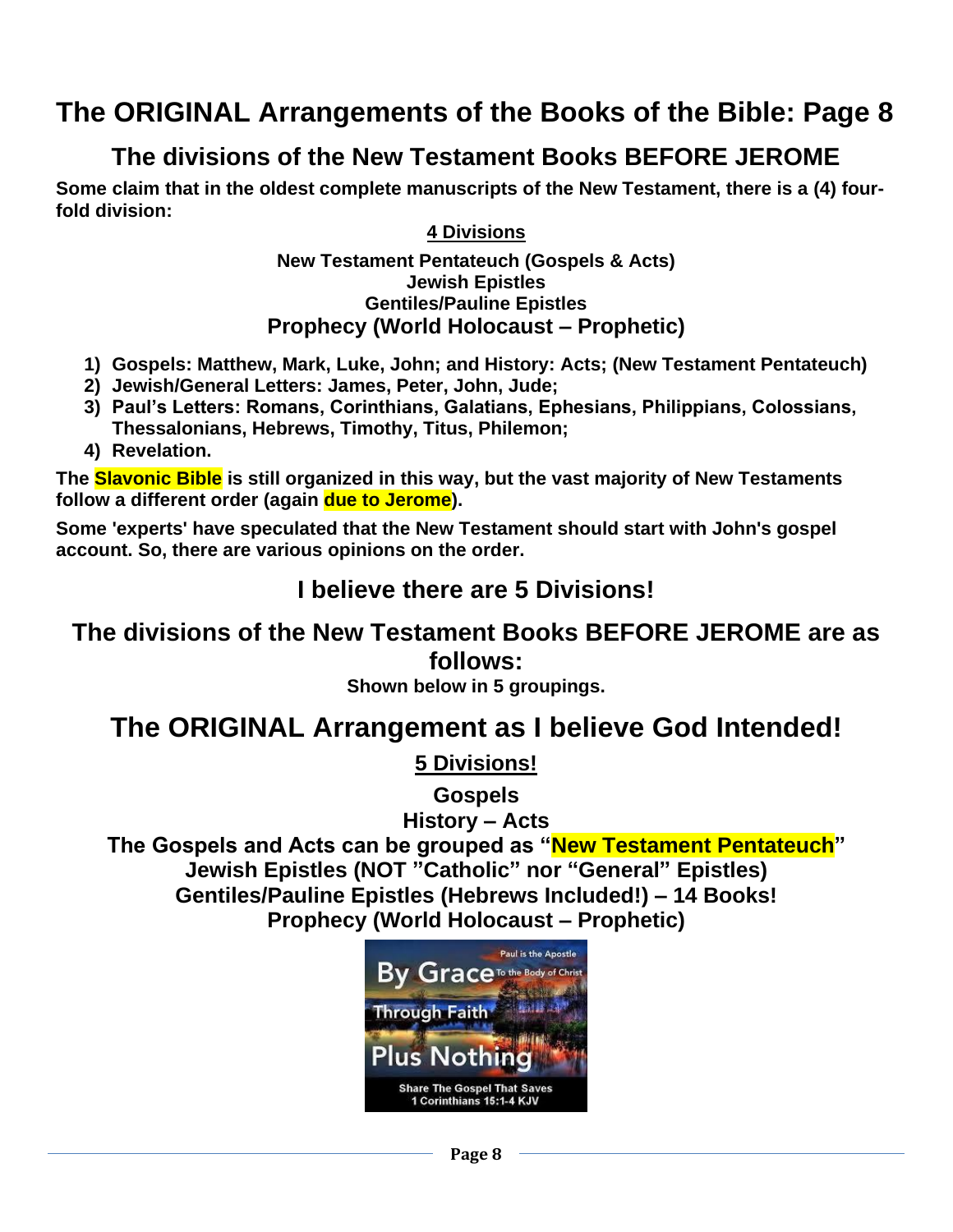**The New Testament Pentateuch (History Books) – The Foundation (1 Corinthians 3:11) Gospels – The Lord Jesus Christ on Earth (Earthly Ministry) – The Biographical History of the Lord Jesus Christ's Earthy Ministry – Remember, until "It is Finished" – the 4 Gospels were still part of the Old Testament! (See Hebrews 9:16)**

- **1) Matthew Levi**
- **2) Mark (John Mark)**
- **3) Luke – He was a JEW! (Romans 3:2)**
- **4) John**

**History** 

**Acts (of the Apostles) – Universal; from Peter (& the 11) to Paul – From Law to Grace**

**Acts – The Lord Jesus Christ in Heaven (Glorified & Risen!) – The History of the Transition from the Kingdom Program offered to Israel to Grace to Both Jews and Gentiles!**

**Jewish Epistles**

- **1) James (The Lord's Brother)**
- **2) 1 Peter**
- **3) 2 Peter**
- **4) 1 John**
- **5) 2 John**
- **6) 3 John**
- **7) Jude (The Lord's Brother)**

**These 7 Epistles were primarily for the Jewish people, most of them scattered all over the world! Their theme is Non Doctrinal & in my opinion introductory to Paul's Doctrinal Epistles. They are placed in the first position to fulfill the principle, which is Pauline "To the Jew first" (Romans 2:10). They are directed to Jewish/Hebrew Messianic Believers in general and not to specific churches. They were written by the "pillar" apostles with top rank over Paul!**

**Some call it this: THE KINGDOM EPISTLES PROVIDE ENCOURAGEMENT FOR THE LAST DAYS SAINTS**

**This group has 14 books including the Book Hebrews which is authored by Paul. It has been said BEFORE Jerome says that Paul wrote Hebrews, but some believe here in the 21st Century that the writing style was so different that perhaps Timothy or someone else wrote it.**

**The 14 books are:**

**Gentiles (Called Pauline Epistles)**

#### **Paul's Church Epistles**

- **1) Romans**
- **2) 1 Corinthians**
- **3) 2 Corinthians**
- **4) Galatians**
- **5) Ephesians**
- **6) Philippians**
- **7) Colossians**